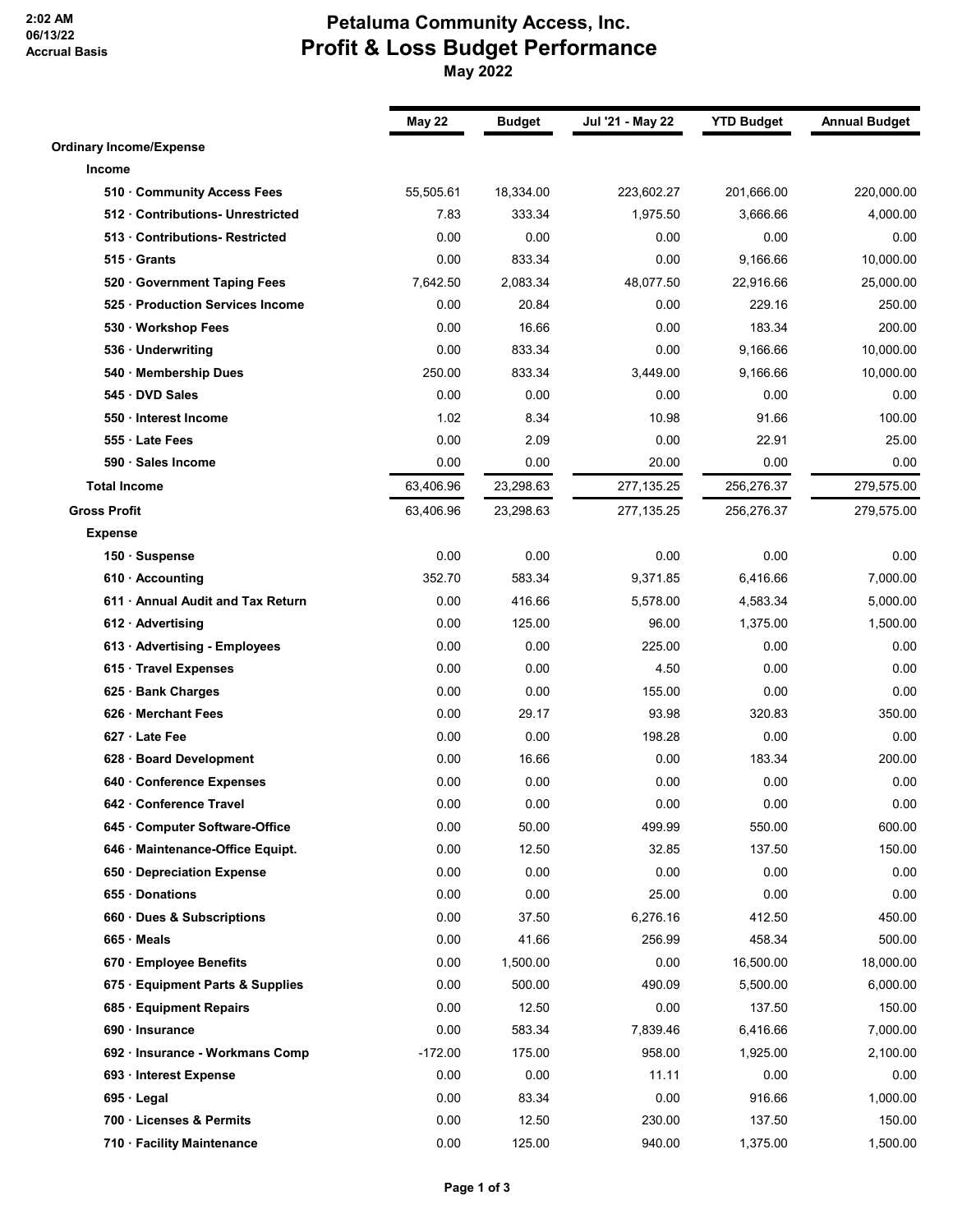## **Petaluma Community Access, Inc. Profit & Loss Budget Performance May 2022**

|                                       | May 22       | <b>Budget</b> | Jul '21 - May 22 | <b>YTD Budget</b> | <b>Annual Budget</b> |
|---------------------------------------|--------------|---------------|------------------|-------------------|----------------------|
| 712 · Mileage Reimbursement           | 0.00         | 20.84         | 0.00             | 229.16            | 250.00               |
| 715 Meetings                          | 0.00         | 4.16          | 0.00             | 45.84             | 50.00                |
| · Miscellaneous<br>720                | 0.00         | 0.00          | 0.00             | 0.00              | 0.00                 |
| Office Supplies<br>725                | 737.95       | 125.00        | 2,736.42         | 1,375.00          | 1,500.00             |
| 728 Operational Services              | 0.00         | 12.50         | 1,125.00         | 137.50            | 150.00               |
| 730 Outside Services                  | 262.82       | 12.50         | 532.82           | 137.50            | 150.00               |
| 731 · Payroll Expense                 | $-31,028.36$ | 17,661.37     | 99,942.83        | 194, 166. 13      | 211,812.00           |
| 750 · Postage                         | 0.00         | 29.16         | 268.47           | 320.84            | 350.00               |
| 751 · Post Box Rental                 | 0.00         | 16.66         | 188.00           | 183.34            | 200.00               |
| 755 · PCA Printing                    | 0.00         | 29.16         | 180.32           | 320.84            | 350.00               |
| 765 · Promotion                       | 0.00         | 100.00        | 786.64           | 1,100.00          | 1,200.00             |
| $775 \cdot$ Rent                      | 3,384.95     | 2,562.33      | 30,313.84        | 28,185.67         | 30,748.00            |
| 780 · Refunds                         | 0.00         | 0.00          | 0.00             | 0.00              | 0.00                 |
| 800 · Security                        | 0.00         | 120.00        | 1,133.82         | 1,320.00          | 1,440.00             |
| 804 · Staff Development               | 0.00         | 16.66         | 0.00             | 183.34            | 200.00               |
| 805 · Storage                         | 110.00       | 125.00        | 1,210.00         | 1,375.00          | 1,500.00             |
| 830 Taxes                             | $-114.98$    | 14.59         | $-163.57$        | 160.41            | 175.00               |
| 836 Cable, Internet, Telephone        | 322.61       | 250.00        | 2,785.77         | 2,750.00          | 3,000.00             |
| 837 · Cell Phone                      | 0.00         | 0.00          | 0.00             | 0.00              | 0.00                 |
| 838 Internet-City                     | 227.66       | 176.25        | 2,192.46         | 1,938.75          | 2,115.00             |
| 880 Utilities                         | 408.23       | 458.34        | 3,977.82         | 5,041.66          | 5,500.00             |
| 885 Volunteer Program                 | 0.00         | 0.00          | 0.00             | 0.00              | 0.00                 |
| 890 Web Expenses                      | 0.00         | 41.66         | 443.00           | 458.34            | 500.00               |
| <b>Total Expense</b>                  | $-25,508.42$ | 26,080.35     | 180,935.90       | 286,775.15        | 312,840.00           |
| <b>Net Ordinary Income</b>            | 88,915.38    | $-2,781.72$   | 96,199.35        | $-30,498.78$      | $-33,265.00$         |
| <b>Other Income/Expense</b>           |              |               |                  |                   |                      |
| <b>Other Income</b>                   |              |               |                  |                   |                      |
| 896 · Miscellaneous Income            | 0.00         | 8.34          | 0.00             | 91.66             | 100.00               |
| 910 · Radio Income                    |              |               |                  |                   |                      |
| 911 Contributions - Unrestricted      | 0.00         | 125.00        | 0.00             | 1,375.00          | 1,500.00             |
| 913 Underwriting-Radio                | 0.00         | 416.66        | 0.00             | 4,583.34          | 5,000.00             |
| 914 Grants-Radio                      | 0.00         | 208.34        | 0.00             | 2,291.66          | 2,500.00             |
| 915 · Workshop Fees-Radio             | 0.00         | 12.50         | 0.00             | 137.50            | 150.00               |
| 916 · Production Services             | 0.00         | 14.59         | 0.00             | 160.41            | 175.00               |
| 918 · Event Income                    | 0.00         | 333.34        | 0.00             | 3,666.66          | 4,000.00             |
| 919 · Event Sponsorship               | 0.00         | 83.34         | 0.00             | 916.66            | 1,000.00             |
| Total 910 · Radio Income              | 0.00         | 1,193.77      | 0.00             | 13,131.23         | 14,325.00            |
| <b>Total Other Income</b>             | 0.00         | 1,202.11      | 0.00             | 13,222.89         | 14,425.00            |
| <b>Other Expense</b>                  |              |               |                  |                   |                      |
| 920 · Radio Expenses                  |              |               |                  |                   |                      |
| 921 Operational Expenses              | 0.00         | 25.00         | 0.00             | 275.00            | 300.00               |
| 922 Outside Services - Radio          | 0.00         | 29.16         | 0.00             | 320.84            | 350.00               |
| 926 · Licenses, Subscrp & Memberships | 0.00         | 108.34        | 1,259.39         | 1,191.66          | 1,300.00             |
| 927 · Equipment Parts & Supplies      | 0.00         | 208.34        | 1,716.32         | 2,291.66          | 2,500.00             |
| 928 · Equipment Maintenance           | 0.00         | 16.66         | 0.00             | 183.34            | 200.00               |